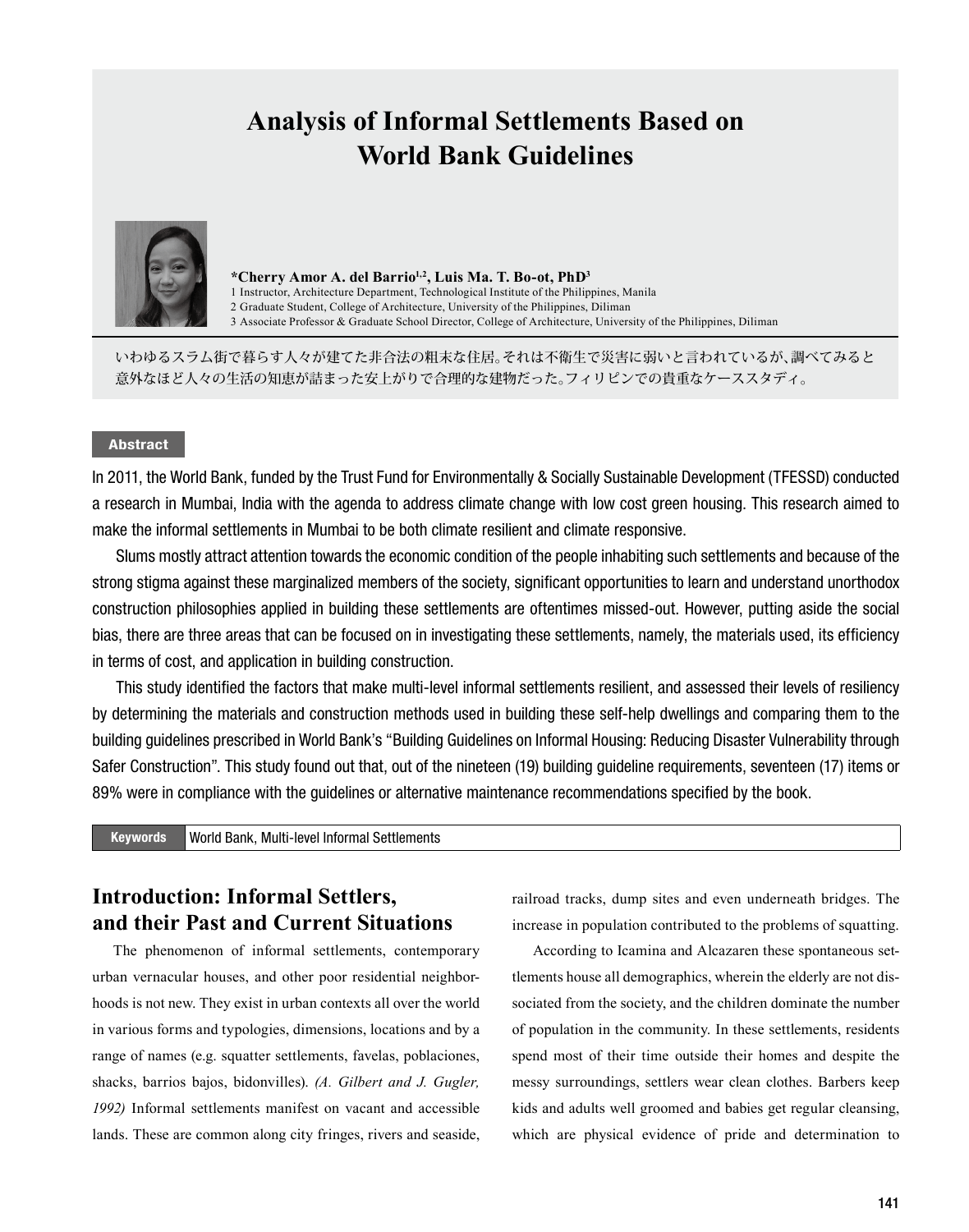survive. During the day, the women are the next most visible residents, as men are usually at work, sleeping off a night of hard drinking or just plain sleeping. *(Alcarazen, 2011)*

## *Appearance, Construction Materials and Perception of Its Stability*

Informal architecture addresses the basic need for shelter despite the lack of building materials, utilities and even the land to build on. These unconventional low-tech multi-level residential buildings are usually constructed from standard and/or recycled materials like plywood, corrugated metal sheets, plastic sheets, and cardboard boxes. Its appearance, materials and methods of construction, however, vary according to its environment.

One example is the informal settlements on water villages which uses bamboo as a common material. From above, these settlements present a very striking view as it is perceived as stitched or weaved. However, these settlements are also one of the most fragile and vulnerable types of informal settlements.

Another example is the spontaneous settlements at the main land, which are constructed with lightweight materials, raised floors, and multi-functional spaces, intended for the use of nuclear families, which are not far from the original design and function of the basic nipa hut dwellings. These settlements, due to their location and inability to blend with the generally acceptable urban aesthetics, are oftentimes perceived negatively.

Accurate, localized and available qualitative and quantitative data on the actual structures of informal settlements and associated learning platforms remain limited. Data is often ad hoc and not connected to robust city-wide monitoring and evaluation processes, so the dimensions of inhabitants' lives remain unknown to policy and planning responses. *(Patel, 2012)*  Furthermore, as the study of the history and development of vernacular architecture progresses, evolutions of self-help dwellings to multi-level dwelling units are continuing to occur at a much faster rate.

Researches from decades ago up to present are more inclined to the theoretical analysis as to how and why there's been a significant increase in the production of self-built or informal houses rather than the built form and structural design of the housing itself and its evolution. One example is the issue papers presented on the United Nations Conference on Housing and

Sustainable Urban Development, Habitat III Quito-2016 about Informal Settlements, which paid more attention to the relationship between the growth of informal settlement and slums, and the lack of adequate housing and land. As a result, only a partial understanding of such settlements has emerged because there has been a virtual absence of empirical data on "squatter" architecture. *(Napier, 1995)* Aside from that, though there have already been published researches on how to improve informal settlers' lives *(III, 2015)*, observers and researchers tend to pay more attention to the negative aspects that these dwellings and dwellers bring. On the same conference, slums are perceived as "degraded environment" where dwellers should be moving out because of absence of legality, substandard in terms of space and infrastructure, absence of permanent materials, etc. By neglecting how industriously-built these settlements are, and how they have achieved their identity through what they are not, or do not have, in comparison with the formally built structures.

# *Building Guidelines on Informal Housing: Reducing Disaster Vulnerability through Safer Construction*

In 2011, the World Bank, funded by the Trust Fund for Environmentally & Socially Sustainable Development or TFESSD, conducted a research in Mumbai, India, in line with the Component 2 of "Addressing Climate Change with Low Cost Green Housing". The book aims to make the informal settlements in Mumbai to be both climate resilient and climate responsive.

Prior to this book, book 1 was published presenting Mumbai's prevalent slum housing which were broadly categorized as wet, dry and hybrid. Such houses are made from recycled or scavenged materials, and are constructed through methods that are lacking in quality and detail. Three reasons that has attributed to these issues were cited, namely, affordability, rapid timeline, and knowledge gap.

The book 2 is a structured manual that provides guidelines for the improvement of informal housing construction. It is also designed to be used as a guide for construction, maintenance, and a reference in the exploration of alternative materials for owners and contractors. It constitutes a four-part manual. The first part provides recommendations on material selection, usage and maintenance through the identification of construction material issues. The second part is focused on the assembly of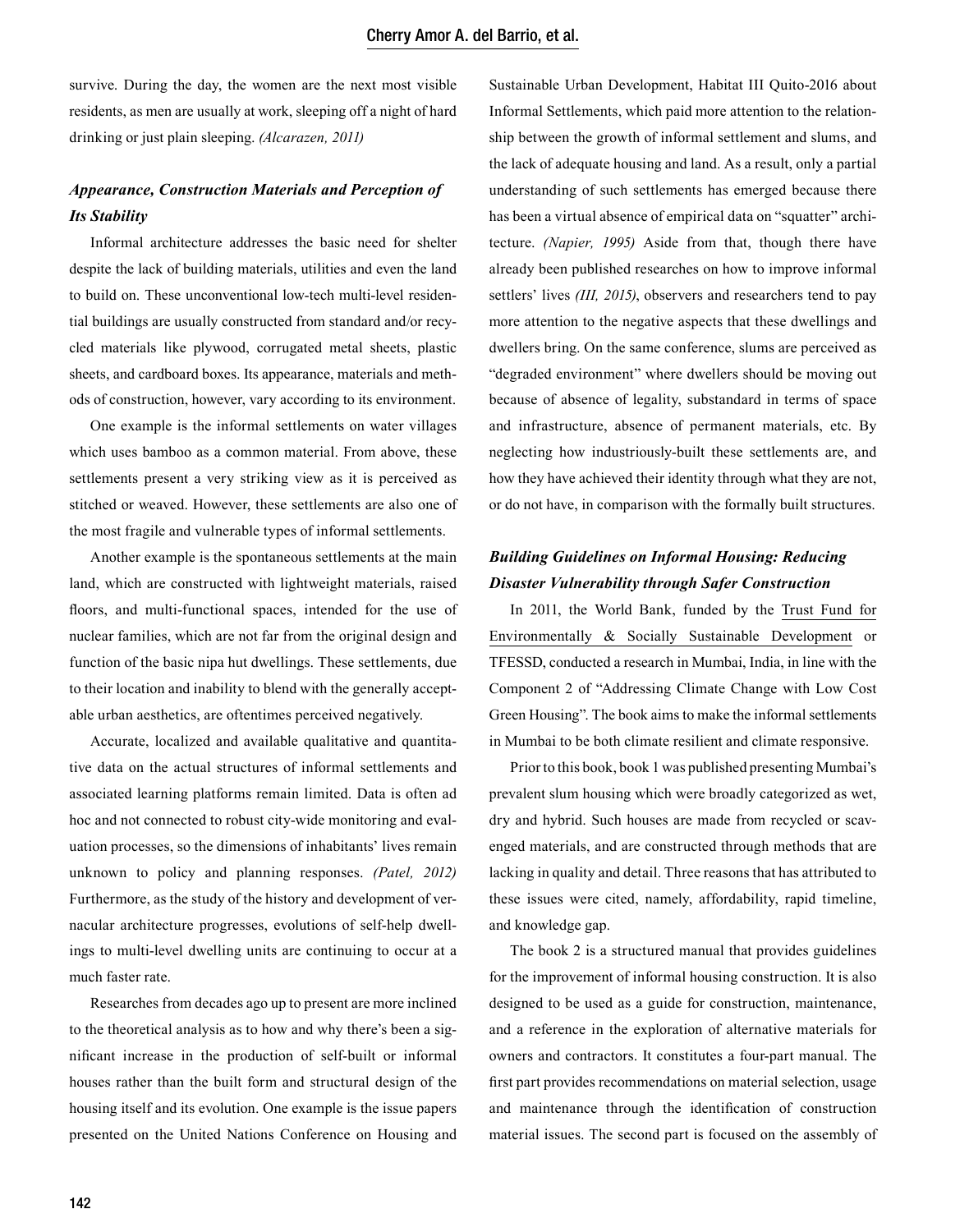materials in house construction which covers foundations walls and roofs in consideration of a more climate responsive house through improved light and ventilation. The third part recommends an "ideal" prototype for dry, wet and hybrid housing typology. And finally, part four introduces alternatives to common practices such as existing new low cost construction methods and materials to be explored. This book is used as a guide in the measure of sustainable construction that may be used or are existent in the building of the informal settlements studied in this research.

### *Statement of the Problem*

Slums mostly attract attention towards the economic condition of the people inhabiting such settlements and because of the strong stigma against these marginalized members of the society, significant opportunities to learn and understand unorthodox construction philosophies applied in building these settlements are oftentimes missed-out.

However, putting aside the social bias, and focusing solely on the appreciation of the construction methods and philosophies applied, there are three areas that can be focused on in investigating these settlements, namely, the materials used, its efficiency in terms of cost, and application in building construction.

#### *Objectives of the Study*

This paper aims to identify the factors that make multi-level informal settlements resilient or how far it is from being resilient through:

Inventory and Documentation of existing and available materials and methods used in building of these self-help dwellings.

Comparison and Analysis between the gathered data and the Building Guidelines created by the World Bank on Informal Housing focused on reducing disaster vulnerability through safer construction.

Creation of a measure or rating level on informal housing resiliency based on the Building Guidelines of World Bank on Informal Housing focused on reducing disaster vulnerability through safer construction.

#### *Significance of the Study*

This study recognizes multi-level informal settlements as adaptive buildings based on responses of the human condition, natural forces and environment; offering good judgement for the creative use of its raw technology on the field of Building Science, by looking at a more comprehensive and balanced understanding of both the product and process dynamics of spontaneous settlements and of the people who create and inhabit them.

Analyzing dimensions of informal dwellings can provide valuable insight into creating viable adaptations for cramped spaces for a better and more appropriate design and guidelines. Moreover, to serve as a resource for donors and policy makers through the presentation of existing approaches from slum building, for a relatively cheaper and sustainable approach to low cost house building improvement and disaster risk reduction.

### **Study of Related Literature**

#### *Common Perceptions towards Informal Settlements*

In a paper written by Alex Ray P. Evangelista, titled *"Promoting Awareness and Appreciation of Informal Settlements through Education"*, he reiterated that slums have always been a symbol of a poor economy and is detrimental to one country's progress. Thus, they were labelled as eyesores and are being compared to primitive settlements. In the Philippines, there is an evident stereotyping against informal settlements, as slums are hardly recognized as an effective, affordable, and convenient option for the poor. When in some cases, these dwellings are more liveable than the settlements the government provides.

Contrary to the common residential units offered by the government which are like monotonous series of boxes designed side by side, shanties of informal settlements display innovativeness and ingenuity through the use of recycled materials regardless of the type of land, slope and other environmental hindrances, hazardous or not. These types of structures would usually have one single room with multiple uses, which can be as small as twelve (12) square meters. During the day it serves as the dining, living and kitchen, whereas at night, it is transformed into a bedroom for the whole family – a concept that is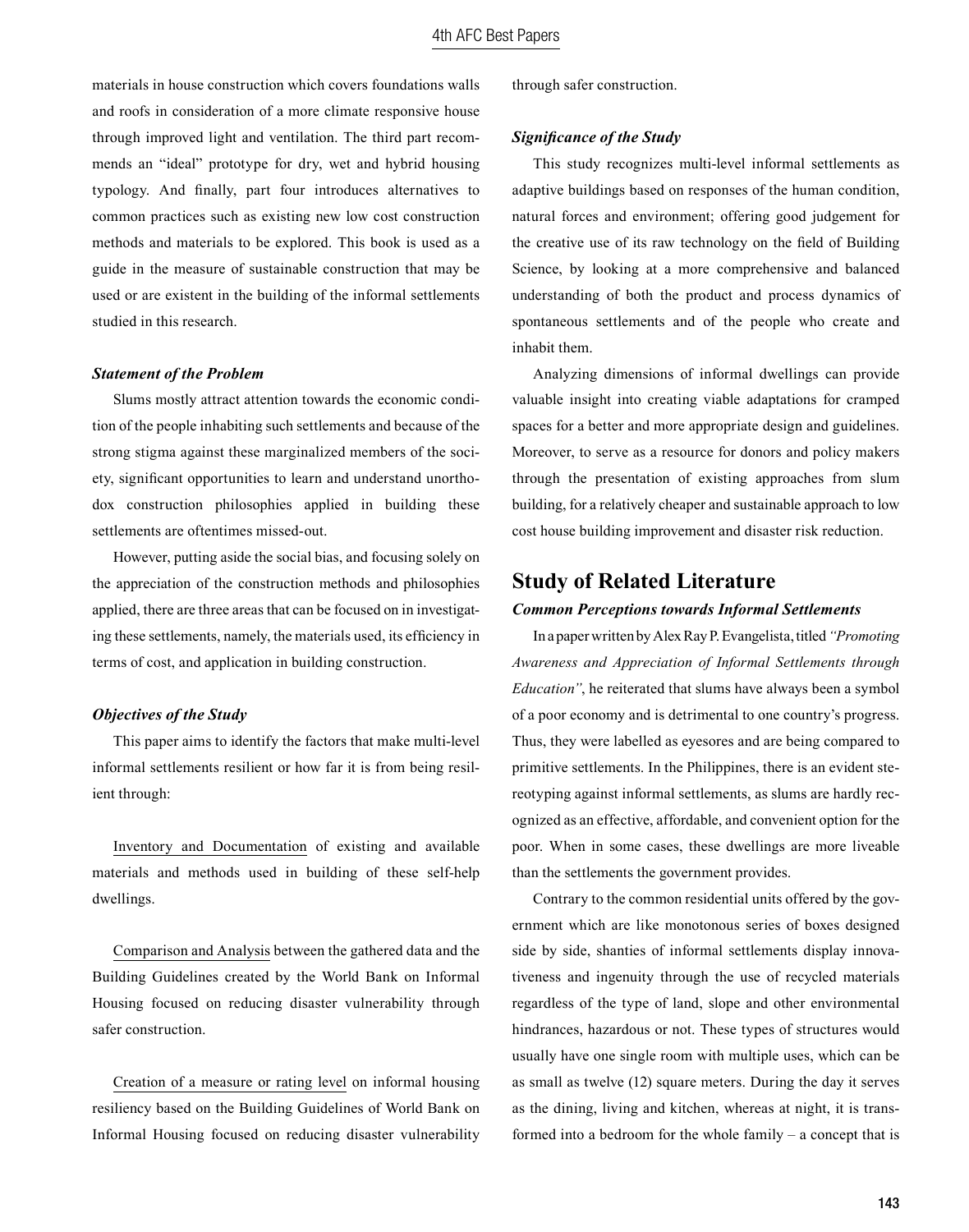very much similar to primitive dwellings.

In conclusion, the research suggests that rather than condemning these informal settlements, the general public should take the opportunity of studying the living conditions of slums along with its physical and social fabric.

In a similar research conducted by Peter Kellett and Mark Napier, titled *"A Critical Examination of Vernacular Theory and Spontaneous Settlements"*, it is stated that for the past three decades, the tradition of study on spontaneous settlements are leaning towards the cause and processes that give rise to informally produced housing rather than the built form of the housing itself. Thus, only a partial understanding of such settlements has emerged due to the virtual absence of empirical data on "squatter" architecture.

Backed up with the 7th Semester Dissertation in Bachelor of Architectural Technology and Construction Management at VIA University College of Natalia Kostelnikova, titled *"Analysis of vernacular architecture in terms of sustainability"*, she discussed vernacular architecture, its sustainable perspective and considerable adaptability in contemporary design. She focused on vernacular architecture along with a few specific kinds of dwellings made by their ancestors. Though there were no exact order or time axes presented, she related her investigations with contemporary buildings, which are connected to traditional principles or local materials.

#### *The Use of Unconventional and Recycled Materials*

Using natural or recycled materials, as well as the simple methods of construction execution, is one of the main ideas of sustainable development. *"Unconventional Building Structures in Single Family Social Housing"*, by Magdalena Zalecka Myszkiewicz", focused on the concept of sustainability with regards to unconventional low-tech structures made from natural and/or recycled materials which are believed to be self-sufficient as far as their operation, materials, construction and maintenance cost is concerned. These include off-grid houses making use of used tyres, aluminium tins, glass bottles or plastic containers. However, these unconventional dwellings were commonly associated with weakness and infectivity due to the social stigma on the dwellers and the untypical appearance of their houses, and as such applications require construction

parameters on quality control, insulation and installation.

Another paper titled *"Improving Housing Durability in Informal Settlements Using Affordable Building Materials – The Case of Kibera, Nairobi"*, by Ja Walubwa and P Shah" aimed to identify the availability and accessibility of local materials in the construction of durable houses. Stones, used water bottles, corrugated iron sheets and cement are some of the affordable materials that were cited. The respondents also gave special attention to interlocking bricks as it incurs lesser cost in terms of labour and production. Research shows that informal settlers build their house in accordance with their financial capability. A guideline in a Poverty Reduction paper pointed out that in terms of slum upgrading, these dwellers should be involved in the construction and design as they themselves can give solutions to their existing problems. Thus, an effort to make informal settlers intervene and participate in the innovation of building houses was being adopted in Kiberia to ensure that slum dwellers will have a sense of ownership on their homes.

Furthermore, the research concludes that ecological structures, making use of recycled materials, can be an alternative in the construction of sustainable complex buildings and may positively affect social housing since it doesn't require high building skills, nor does it necessitate the use of specialized construction equipments.

### **Methodology**

The study is a mix of comparative analysis and experimental research that is exploratory and interpretative in nature.

Since the type of structure that's being studied is a residential dwelling, the structure, its tenants, users, and builders are the subject of the study. Proper care has been taken on the identification of parts, materials, joints and connections for proper assessment as guided by the Informal Housing Building Guidelines.

The outcome of the study is based on the comparative results of the chosen unit as compared to the Informal Housing Building Guidelines by World Bank. Observation and documentation of the structure, in the form of as-built drawings also took place to supplement the interviews.

It also involved interviews, checking of records or documents, and fieldwork.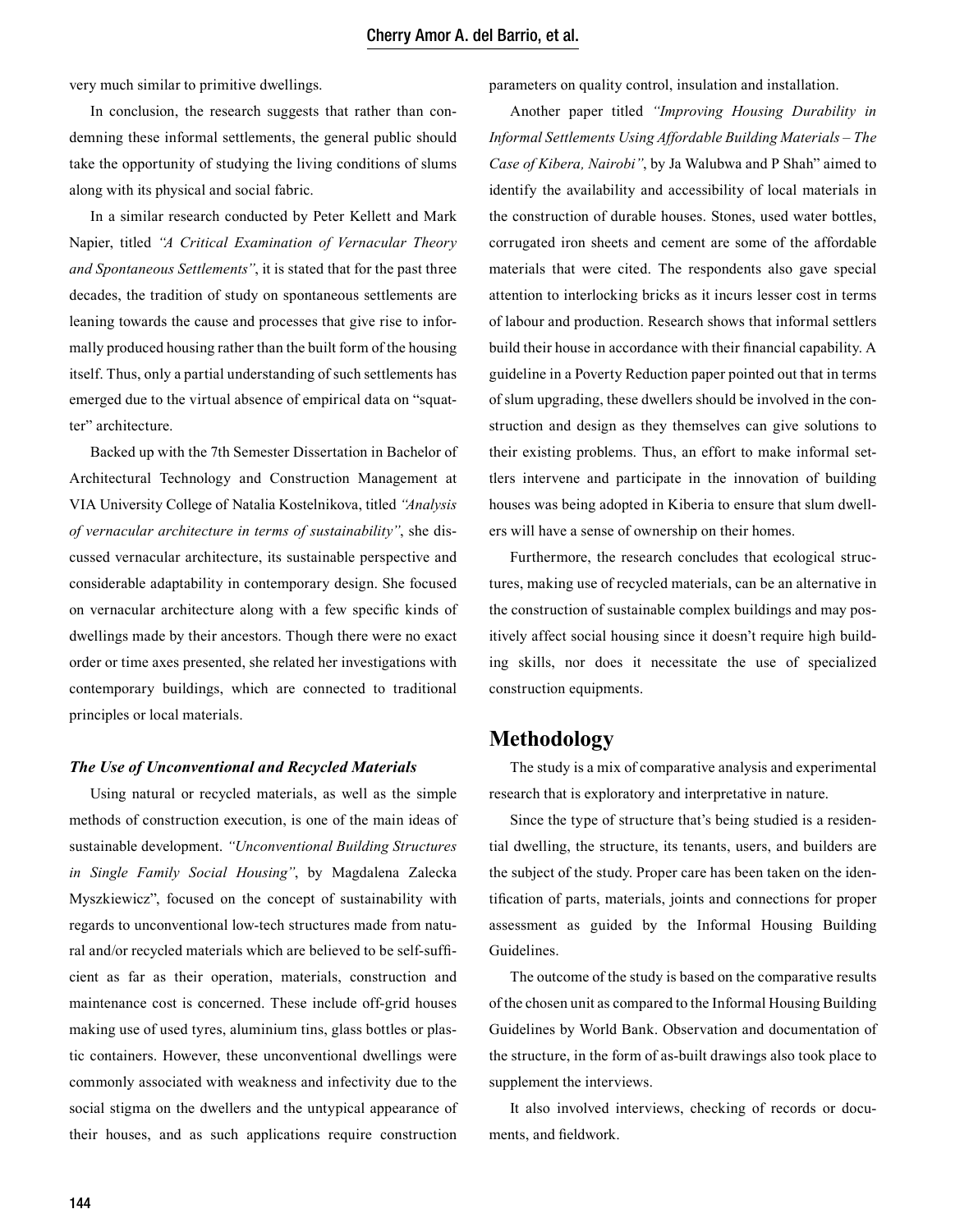# **Research Findings**

 The informal housing unit that has been studied is owned by Mrs. Lolita. The building is initially a one (1) storey residence that progressed into a three (3) storey house in a span of two decades, occupying a lot that is roughly around 12.30 sqm, having dimensions of 2.75m (w) x 4.5m (h), less the area of the sidewalk which is about 4.13 sqm.

 The residence is occupied by Mrs. Lolita, her husband, her daughter with psychiatric illness, her son and daughter in-law, two (2) grandsons and two (2) house-help.



Fig. 1. Floor Plan

The ground floor consists of three spaces. First is a space occupying the sidewalk, with an area of around 4.13 sqm, utilized as an open store for vegetables. The interior of the house is divided into two areas. The larger cut is multi-purpose and is roughly around 9.00 sqm, which is used as a living, kitchen and storage area; and the remaining 2.47sqm is used as toilet and laundry area. The second and third floor, on the other hand, serves as an area for storage and sleeping. A ladder-like wooden stairs that is 0.55m wide serves as an access from the ground floor to the second floor. All upper floors are constructed with a roof eave that is 1.00m to 1.50m wide, located at the front part of the house. Floors are made from plywood and lumber scraps with linoleum on top, except for the ground finished floor that is made from slab floor and tiles.

During the day, five (5) persons are simultaneously using the ground floor, three adult females and two children. The second floor is used by a psychiatrically-ill adult female and the third floor is vacant. At night, four (4) female and one (1) male adult occupy the second floor while at a couple and two (2) children occupy the third floor, to rest and sleep.



Fig. 2. Elevations



Fig. 3. Elevation Details

The average floor to ceiling height is 1.90m. Aside from the timber used in columns, beams, and stairs all other parts of the ground floor were constructed with the use of concrete and steel. The second and third floors, on the other hand, were constructed using segmented coco lumber and plywood in different sizes, with corrugated G.I. sheets on its exterior face as cladding for waterproofing purposes. Both the ground and second floor doesn't have a front wall for ventilation purposes, but uses a polypropylene rice sack and tarpaulin to protect its interior spaces from the rain. From the second floor down, the left and right walls are shared between two housing units.

 Furthermore, the chosen subject has three televisions, a refrigerator, an air-conditioning unit, cable television network connection, stereo, stool chairs, foldable tables, beddings and a lot of shelves for storage.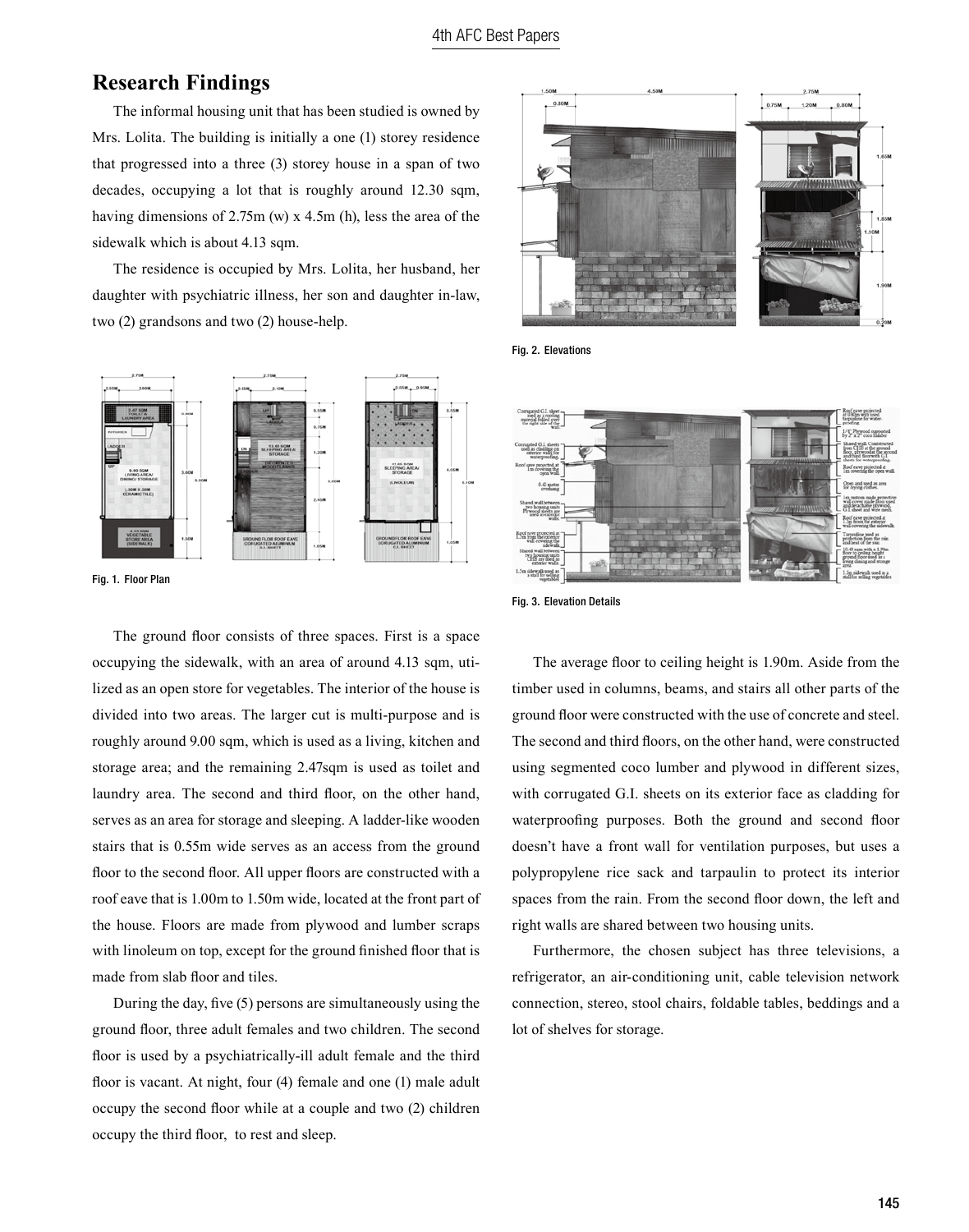### Cherry Amor A. del Barrio, et al.





Fig. 6. Longitudinal Section of Structural Framework

Fig. 4. Section



Fig. 5. Cross Section of Structural Framework

 Butt joints, lap joints, dado joints, mitered butt joints, crosslap joints, and birdsmouth joints were randomly used to join coco lumbers together. A beam or column would usually have three to seven segmented lumbers in varying sizes nailed together or tied using a nylon string or rope.

#### Table 1. Comparative Analysis between the Study and the Building Guidelines of World Bank

| <b>Existing Conditions</b>                                                                                                                                                                                                                                                                                                                                                                                                                      | Guidelines Based on Usage<br>and Selection                                                                                                                                                                                                                                                                                                  | Maintenance                                                                                                           | Remarks                                                                                                                                        |
|-------------------------------------------------------------------------------------------------------------------------------------------------------------------------------------------------------------------------------------------------------------------------------------------------------------------------------------------------------------------------------------------------------------------------------------------------|---------------------------------------------------------------------------------------------------------------------------------------------------------------------------------------------------------------------------------------------------------------------------------------------------------------------------------------------|-----------------------------------------------------------------------------------------------------------------------|------------------------------------------------------------------------------------------------------------------------------------------------|
| <b>Structural Timber</b>                                                                                                                                                                                                                                                                                                                                                                                                                        |                                                                                                                                                                                                                                                                                                                                             |                                                                                                                       |                                                                                                                                                |
| $\rightarrow$ Timber used as beams or columns<br>are mostly free from crack, bend and<br>excessive nail holes. But not all joists<br>are.<br>$\rightarrow$ Instead of Black Japan, Solignum is<br>used in the Philippines to preserve<br>and protect timber from infestations<br>especially on coco lumbers.<br>$\rightarrow$ Spanning sections are vertical and<br>adjoining horizontal and vertical joist<br>members are secured with cleats. | $\rightarrow$ Timber should be free of rot, crack,<br>bends, excessive nail holes and<br>infestations.<br>$\rightarrow$ A coat of Black Japan should be<br>used for embedded members.<br>$\rightarrow$ Spanning sections should be used<br>vertically; joists between horizontal<br>and vertical members have to be<br>secured with cleats. | $\rightarrow$ Wood with infestation,<br>rot, and bends shall be<br>removed.                                           | Three out of the four items<br>were compliant with the<br>guideline as Solignum<br>compensates the loss of<br>Black Japan.                     |
| <b>Structural Steel</b>                                                                                                                                                                                                                                                                                                                                                                                                                         |                                                                                                                                                                                                                                                                                                                                             |                                                                                                                       |                                                                                                                                                |
| $\rightarrow$ For this specific case study, a<br>C-channel steel was used as a<br>composite column along with<br>concrete mix and reinforcement bars.<br>It is however, embedded into the<br>ground but with red oxide coating.                                                                                                                                                                                                                 | $\rightarrow$ Box sections may be used as<br>columns; Channel and I may be used<br>as beams; Angle, T and Pipe section<br>may be used as purling and joists.<br>$\rightarrow$ Use all spanning members in<br>vertical sections.<br>$\rightarrow$ Avoid embedding in to the ground;<br>instead a pedestal should be built.                   | $\rightarrow$ Scrub off any minor<br>surface corrosion before use.<br>$\rightarrow$ Coat all steel with red<br>oxide. | All three items were<br>followed since red oxide<br>coating is used on the<br>structural steel member that<br>is embedded in to the<br>ground. |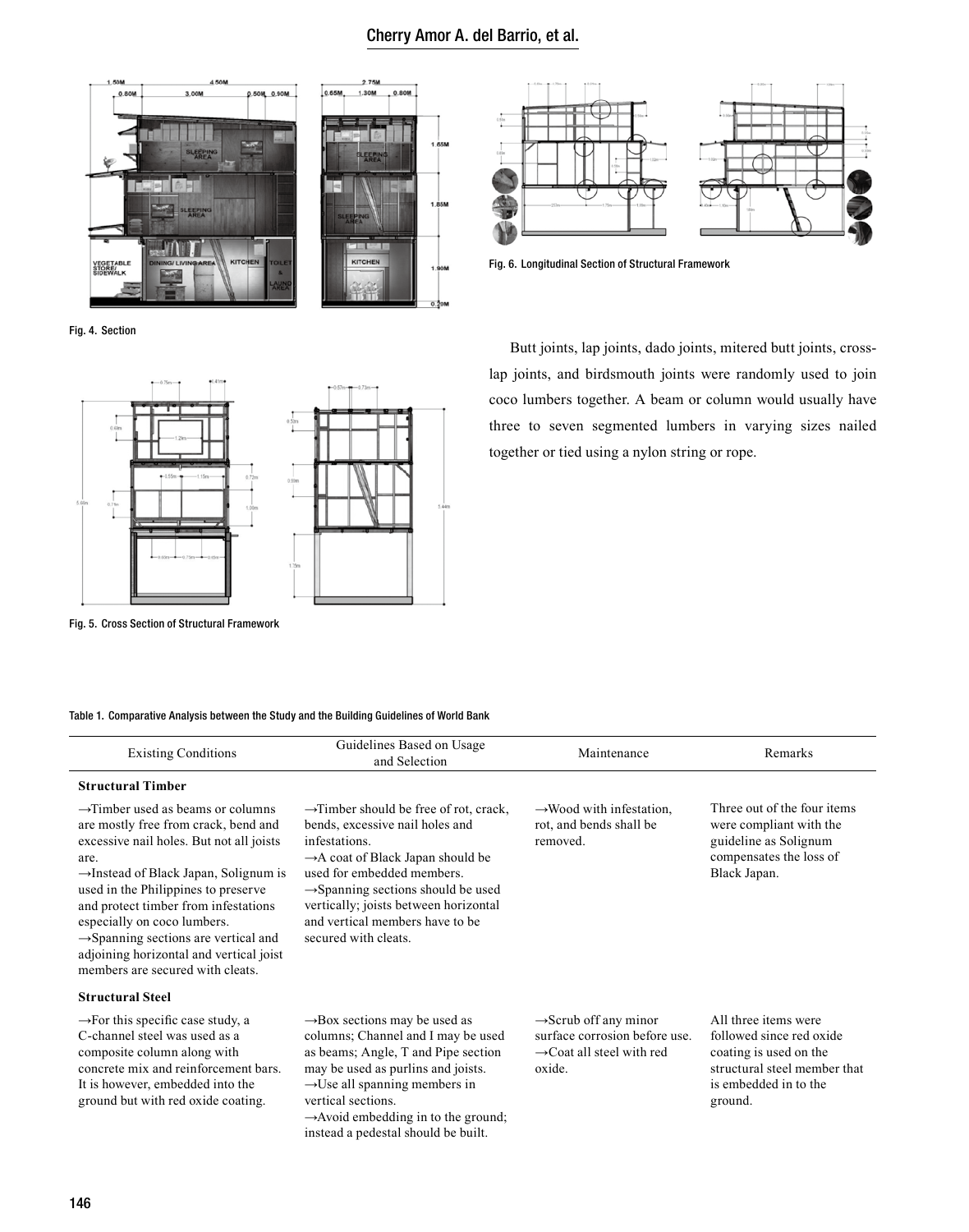### 4th AFC Best Papers

#### **Structural Bricks**

 $\rightarrow$ The counterpart of bricks in the Philippines are concrete hollow blocks (CHB) which are most of the time uniform in color, free from organic matter and salt and are externally plastered.

 $\rightarrow$ The ground floor exterior wall thickness conforms to the 9inch minimum requirement with reinforcement bars and plastering. The succeeding floors on the other hand which is 4.5" thick are made from plywood and lumbers with a G.I. sheet cladding that's used for waterproofing.

→External concrete walls are being shared by two informal housing units for economical purposes.

#### **Galvanized and Corrugated Sheets**

→Corrugations are mostly installed vertically and adjoining sheets are installed with overlaps.

 $\rightarrow$ GI sheets were randomly nailed and bolted at the troughs and not at the crest.

 $\rightarrow$ For every two GI sheets that meet at a corner one sheet is folded over the other.

#### **Plywood**

of the study.

→The plywood used for floors and walls are mostly secondhand and in varying sizes but are not used as a structural member.

→Plywood are used as an exterior wall but are covered with corrugated G.I. Sheets, or just plain G.I. sheets

for waterproofing purposes. →Based on observation, it is not used as a structural member on the subject

#### **Plastic/Vinyl Sheets and Tarpaulin**

→Tarpaulins are used not just for waterproofing but also as layer of protection from the excessive heat of the sun.

 $\rightarrow$ Since scavenged plastics vary in size, the dimensions are limiting, thus it does not fully cover the roof when used as a waterproofing material. Concrete hollow blocks and car tires are used to secure the plastic in place. When plastics are being fixed into the roof, tire rubbers are used as nailers.

 $\rightarrow$ Bricks should be uniform in color free of holes or cracks and the mortar used is free of organic matter and salt. Walls made from used bricks shall be externally plastered.

 $\rightarrow$ External walls shall be at least 4.5" thick. For a two-storey building, the lower floor should be 9" thick. Two to three iron bars should be laid for every 1 meter of the masonry wall. →External walls should be plastered or covered with plastic/vinyl at a minimum.

→Sharing common external walls is not only economical, but also an efficient way to manage space as well as avoid water seepage.

 $\rightarrow$ Corrugations should always be vertical when GI sheets are used as wall cladding as well as overlaps between adjoining GI sheets.  $\rightarrow$ GI sheets should be bolted at the crest and never at the troughs.  $\rightarrow$ Corners where two sheets meet shall be secured by folding the sheet over the other. When folding isn't possible, a ridge piece shall be used.

 $\rightarrow$ Second-hand plywood with varying sizes maybe used or reused as cladding for floors and walls. →Avoid the use of plywood for exterior walls. If it must be, it should be coated with red-oxide and secured with plastic covering.

 $\rightarrow$ Should never be used as a structural member.

 $\rightarrow$ May be used temporarily for protection against water on roof or walls where plastering is difficult.

 $\rightarrow$ Should be thick enough to withstand weather without any holes and cracks.  $\rightarrow$ If used, it should cover the entire roof: with secured corners and edges. If using nails, use a wooden pad or folded plastic piece to avoid tearing. Rubber solution may be used as adhesive when joining two sheets.

 $\rightarrow$ Should there be vertical cracks, sinking and tilting, immediate measure should be taken to identify the cause and remedy. →Fungus shall be removed by scrubbing and application of boric powder dissolved in water.

CHB serves as an alternative to bricks, all other requirement such as wall thickness, wall finish, water proofing for walls, and economical consideration were followed.

 $\rightarrow$ Rusts shall be immediately removed by scrubbing off or applying a coat of paint.

Bolts and nails are used to fix the corrugated G.I. sheets at the trough. Hence, only two out of three guidelines were followed.

→Termite infested and parts with bends and stitch shall be removed and replaced.

Since the use of plywood for exterior walls is not totally prohibited, and the corrugated G.I. sheet compensates the use of plastics for waterproofing, All three requirements were followed.

→Remove sheets after every monsoon to avoid dirt and pest infestation.

Only two out of three guidelines were followed/ applied. However the third instruction is conditional hence the "if used" term.